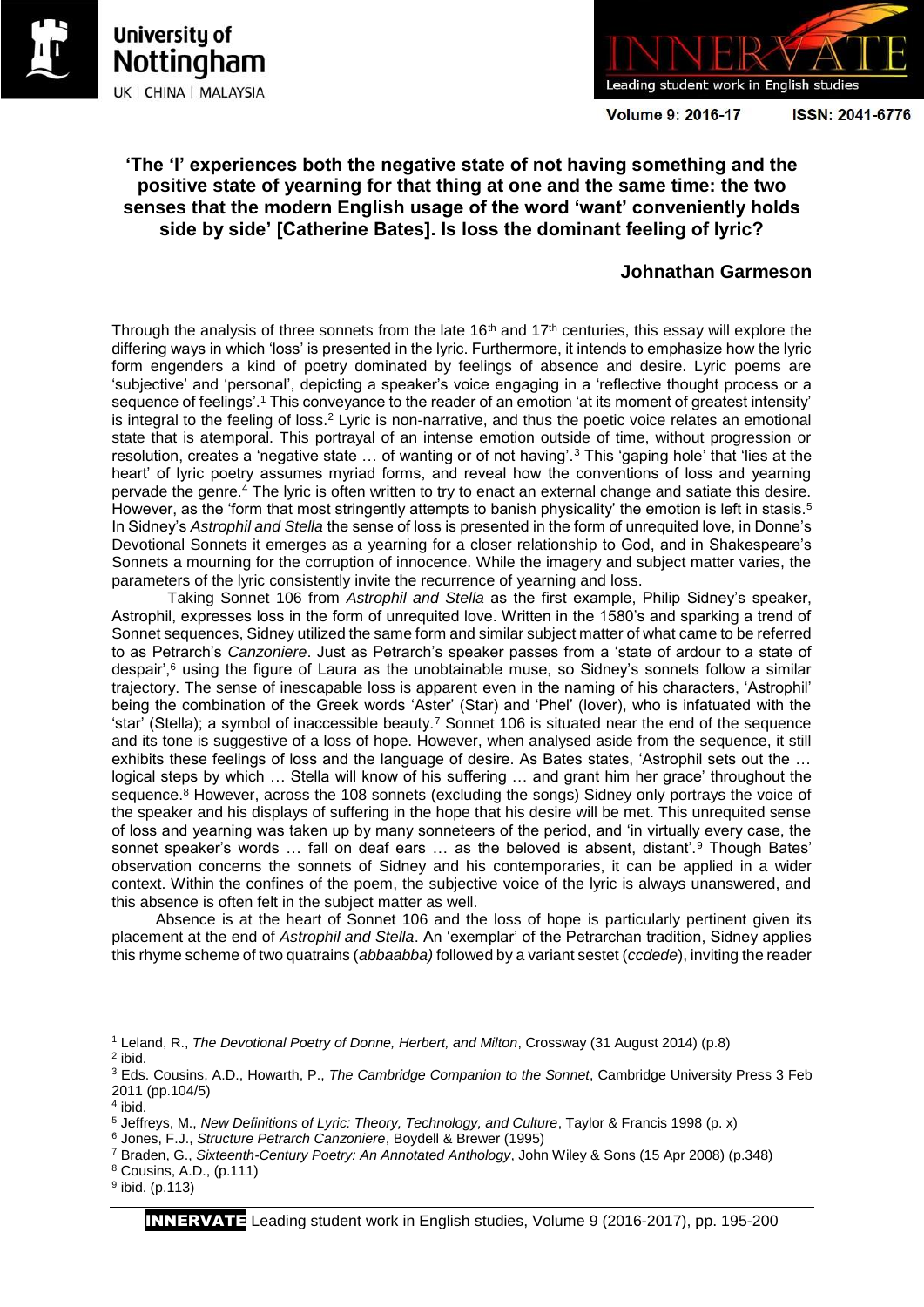to associate the piece thematically with the Laura poems.<sup>10</sup> The sonnet begins with Astrophil apostrophizing to the personification of hope:

O absent presence, Stella is not here; False flattering hope, that with so fair a face Bare me in hand, that in this orphan place, Stella, I say my Stella, should appear:<sup>11</sup>

Opening with a classic example of the 'Petrarchan oxymoron', Sidney encapsulates the speaker's sense of yearning for what is lost.<sup>12</sup> This 'absent presence' is referring to the anthropomorphised figure of 'false flattering hope', with her alliterated body parts: 'fair face' and 'hand'. Astrophil feels deceived by the beautiful figure of hope, and laments to her that Stella 'is not here'. The final line of the quatrain is suggestive of the speaker's desperate state since it imitates the aural quality of a lover calling after his beloved, with the present tense verb 'I say' placed between calls of 'Stella'. The second rhyming quatrain compounds the accusatory nature of the first through a series of rhetorical questions:

What say'st thou now? Where is that dainty cheer Thou told'st mine eyes should help their famished case? But thou art gone, now that self-felt disgrace Doth make me most to wish thy comfort near.<sup>13</sup>

Betrayed by the 'flattering' of hope, Astrophil's questioning, 'what say'st thou now?' pertinently highlights the parameters of the medium. Unable to receive a response, his sense of loss is compounded, 'he gains nothing and moves no further forward', and he remains in his state of yearning.<sup>14</sup> Sidney also uses the prevalent motif of loss as a wound or illness, describing his eyes as metaphorically 'famished'. This motif of unrequited love being injurious extends throughout the poem. Astrophil later uses the simile of a 'new maimed' man told not to 'think of his woe' in order to express the gravity of Stella's absence. Sidney ironically juxtaposes this absence against the abundance of female figures surrounding Astrophil, made explicit in the final sestet:

But here I do store of fair ladies meet, Who may with charm of conversation sweet<sup>15</sup>

Together with the feminine depiction of 'hope' addressed at the beginning of the sonnet, Astrophil is surrounded by a 'store' of women, both referred to with the linking adjective 'fair'. Despite being surrounded by women who look to 'charm' him as 'false' hope did, the only woman who matters to Astrophil is the unobtainable Stella. Antony Low stated that 'desire' could be the one word that sums up Sidney's poetry, and this is apparent in Astrophil's reaction to losing Stella in sonnet 106.<sup>16</sup>

While the sonnet form is often considered an area of lyric poetry designated for romantic pursuits like *Astrophil and Stella*, John Donne challenged this notion with his Devotional lyrics published posthumously in 1633. Whilst many writers used the Petrarchan form to convey desire in an erotic sense, in Donne's *Batter my heart* desire takes the shape of a need to be closer to God. Struggling 'throughout his life with the fear of death' Donne's *Holy Sonnets* are evocative of a pennant stance, yearning to be closer to God and further from damnation.<sup>17</sup> Many of the sonnets of this sequence utilize similar techniques to the romantic lyric poetry of the early modern period. Bates suggests a model in which the 'situation of the speaking voice ... is [always] the same: it lacks, it wants'.<sup>18</sup> Referring

<sup>12</sup> Langer, U., *Lyric in the Renaissance: From Petrarch to Montaigne*

**.** 

<sup>10</sup> Ward & Trent, et al. *The Cambridge History of English and American Literature. Vol. III.XII.* §6 New York: G.P. Putnam's Sons, 1907–21; New York: Bartleby.com, (www.bartleby.com/cambridge/) (2000)

<sup>11</sup> Sidney, P., "Astrophil and Stella", Sonnet 106, lines 1-4, ed. Duncan-Jones, K., *Sir Philip Sidney The Major Works* (Oxford: Oxford University Press, 1989)

Cambridge University Press (17 Jun 2015) (p.152)

<sup>13</sup> Sidney, lines 5-8

<sup>14</sup> Bates (p.113)

 $15$  Sidney, lines 9-10

<sup>16</sup> Low, A., *The Reinvention of Love: Poetry, Politics and Culture from Sidney to Milton* (Cambridge: Cambridge University Press 1993) (p.12)

<sup>17</sup> Targoff, R., *John Donne, Body and Soul*, University of Chicago Press, 15 Nov 2008 (p.106)

<sup>18</sup> Bates (p.105)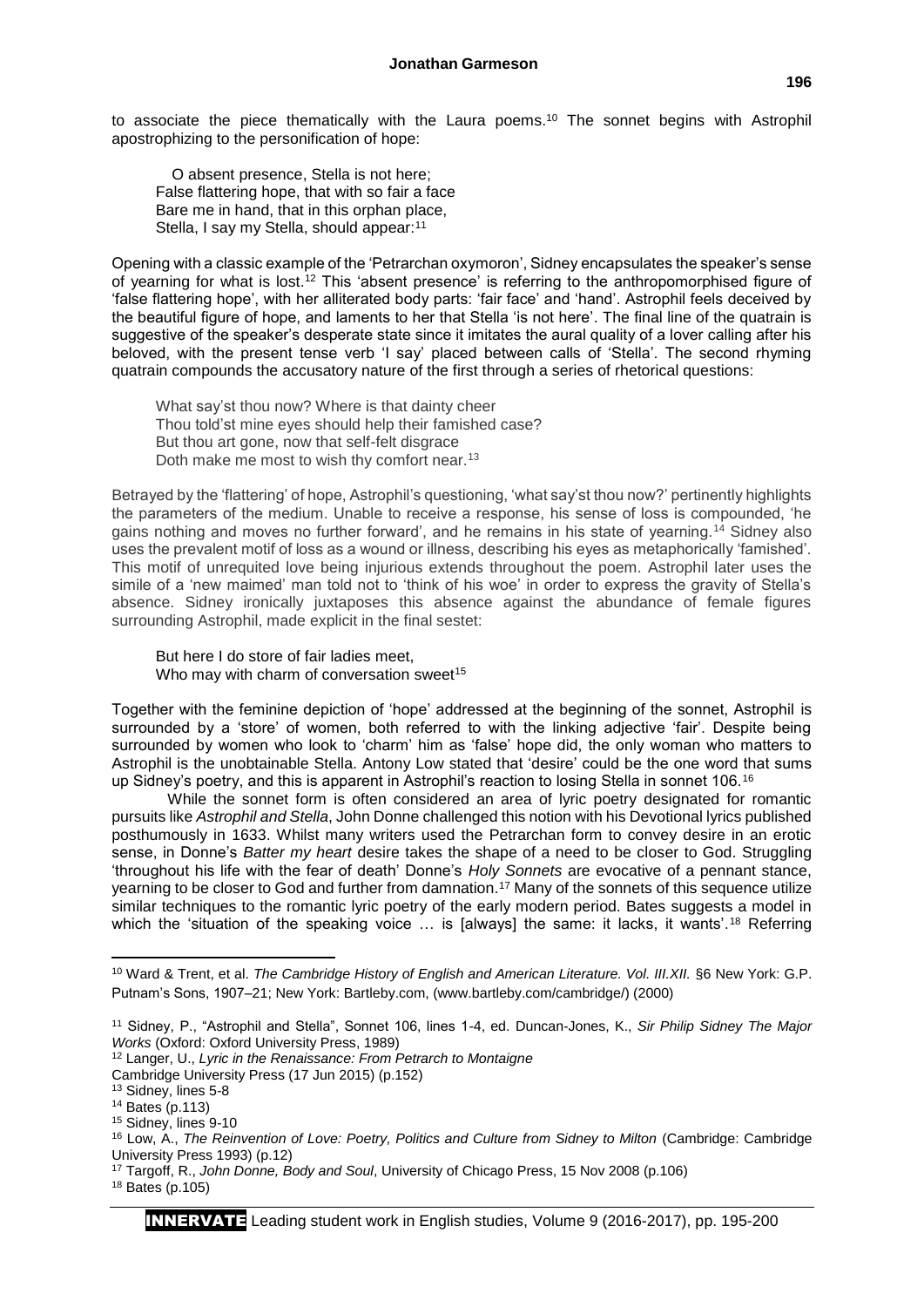## **'The 'I' experiences both the negative state of not having something and the positive state of yearning for that thing at one and the same time: the two senses that the modern English usage of the word 'want' conveniently holds side by side' [Catherine Bates]. Is loss the dominant feeling of lyric?**

**197**

predominantly to love sonnets, her argument can be applied to a wide array of poetic themes. She argues that however the speaker 'fills the frame', the 'focus of interest is not the desired object but the desiring subject'.<sup>19</sup> This means that the focus can vary, but the loss felt by the speaker remains crucial to the form. In this form the desired object will always be placed at a 'strategic distance' so as to emphasize the action of wanting.<sup>20</sup> Donne's sonnets substitute the romantic object typical of the Petrarchan form with God. However, in some instances his language echoes the love sonnets of the 1590's, drawing parallels between erotic desire and a desire for greater piety. Furthermore, the motif of courtship and unrequited love is noteworthy due to the increasingly prevalent teachings of the doctrine of predestination in England. Calvinism had influenced 'the theology of the Church when Donne was considering conversion and when he joined' and this clearly informs the 'helplessness and … depravity' of the *Holy Sonnets.*<sup>21</sup> Donne's awareness of the concept of predestination is discernible in his use of the lyric form: through attempting to woo God and change his actions he emphasizes the sense of powerlessness and loss.

Donne's *Batter My Heart* exemplifies the speaker's unique portrayal of religious desire in his *Divine Sonnets.* Throughout the piece, his control of mood and syntax provides a sense of desperation. In the first line, 'Batter my heart, three person'd God', the speaker creates a sense of a desire for action. Not only do they use an imperative, thus exhorting God to perform an action, but they also address him directly in the clause following the command. This sequencing engenders a sense of urgency, which will permeate the rest of the poem, and the blunt imperatives are suggestive of an unorthodox relationship to God. The first line also contains the motif of the trinity, which is echoed in the rhetoric of the opening quatrain:

Batter my heart, three-person'd God, for you As yet but knock, breathe, shine, and seek to mend; That I may rise and stand, o'erthrow me, and bend Your force to break, blow, burn, and make me new.<sup>22</sup>

The speaker is imploring the 'three person'd' God to perform the tripartite actions of the second line with even greater vehemence, as shown in the fourth line. This acknowledgement of the Christian significance of the number three draws a syntactic link between the two lines. Through mirroring the sentence structure, Donne contrasts what God is currently doing ('knock, breathe, shine') against what he wishes God to do ('break, blow, burn'). Each verb has been replaced by a more visceral version, and the use of plosive alliteration compounds this with escalating intensity. Furthermore, the use of the modal verb 'may' in the third line juxtaposes the two trinities, showing how the speaker is referring to a desired change of state that is not yet available to him. These violent actions are then attributed to the first simile that Donne introduces in the second quatrain:

I, like an usurp'd town to another due, Labor to admit you, but oh, to no end; Reason, your viceroy in me, me should defend, But is captiv'd, and proves weak or untrue.<sup>23</sup>

The shocking and violent imagery of the first quatrain is now transposed within the context of a city (a metaphor for the speaker's soul); 'usurp'd' by Satan, imploring God to lay siege to it. The speaker is thus rendered helpless and passive in his battle against sin, as his 'Reason' is 'captiv'd'. Donne's speaker suggests that grace is only achievable if God wills it to be, and thus constantly 'seeks external, material ... evidence' of this.<sup>24</sup> The sense of passivity Donne has created continues through the Volta, however the metaphor changes, as the language of the besieged city transforms into the lexicon of marriage.

**.** 

<sup>24</sup> Guibbory (p.209)

<sup>19</sup> ibid. (p.107)

 $20$  ibid.

<sup>21</sup> Guibbory, A., *Returning to John Donne,* Ashgate Publishing, Ltd., 28 Feb 2015 (p.208)

<sup>22</sup> John Donne, Divine Meditations 14, lines 1-4 Smith, A.J., Ed. *John Donne: The Complete English Poems*  (Penguin Classics, 1996) (p.314)

<sup>&</sup>lt;sup>23</sup> Donne, lines 5-8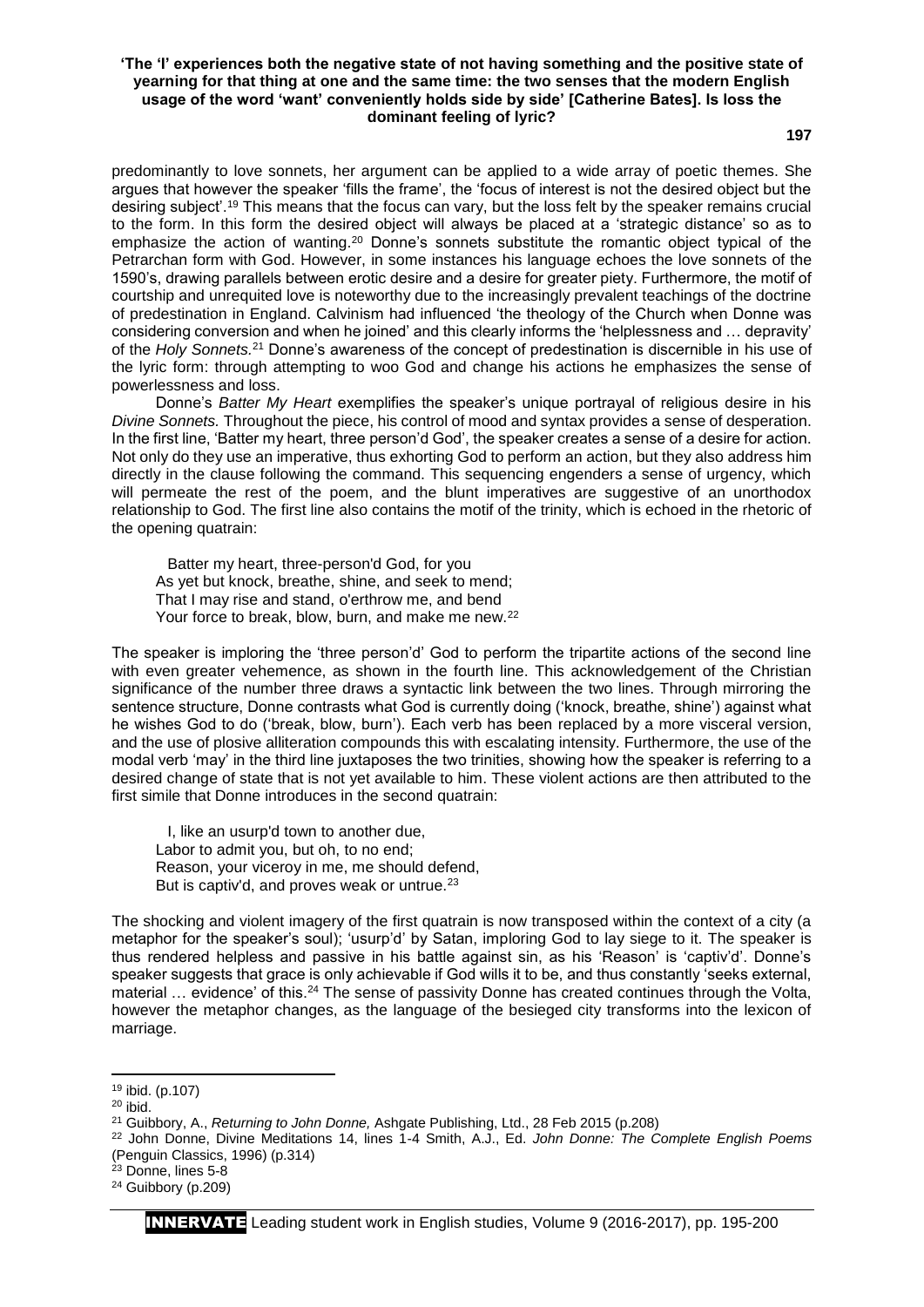Yet dearly I love you, and would be lov'd fain, But am betroth'd unto your enemy; Divorce me, untie or break that knot again,<sup>25</sup>

The speaker seemingly takes on the role of a woman who loves God and yet is 'betroth'd' to Satan. Coakley suggests this dual theme of femininity and passivity, tied to the violent imagery suggestive of 'rape and seduction'.'<sup>26</sup> This is further compounded in the final four lines, in which Donne provides two paradoxes, both of which attest to God's ability to override reason. He demands that God 'imprison' him so he 'shall be free', and 'ravish' him so he can be 'chaste'. The speaker echoes the romantic pleas and paradoxes that pervade the Petrarchan form, but these are subverted by the omnipotent figure of God. And yet Donne's speaker is left unanswered, longing for God to intervene in his imminent damnation, engendering the 'dominant mood of despair'.<sup>27</sup> The speaker has full faith in God's ability to save them from damnation. However, the desperate imperative tone and use of modality denotes the powerlessness felt by the believers of predestination.

Loss is also a prevalent feeling in Shakespeare's sonnet sequence, as the juxtaposition of his 'two loves'<sup>28</sup> creates dichotomies within the overarching motifs of beauty, love and time.<sup>29</sup> Firstly, the 'Fair Youth' of the initial 126 sonnets is variously associated with the 'Rose, King, Sun, Gold and Jewels'.<sup>30</sup> These symbols denote the wealth and status of the 'youth', but are also evocative of the motif of transience, and time's impact on beauty. Then, in an inversion of the young 'fair' man, the figure of the final 28 sonnets is the 'Dark Lady', widely thought to depict a renowned 'East Indian sex worker'.<sup>31</sup> Regardless of factual accuracy, the 'Dark Lady' sonnets are far more erotically charged, and the figure of femininity in the sequence is a corruptive one. It is thus the sonnets in which both characters intersect, along with their corresponding symbolic value, that are important when analysing the theme of loss. Taking sonnet 144 as an example of this, Shakespeare applies the 'medieval concept of the Psychomachia' to contrast the two symbolic characters.<sup>32</sup> Applying the imagery of a female devil enticing a male angel into sexual corruption, the speaker's sense of yearning is not for the loss of a specific person, but rather for the loss of innocence.

The theme of duality is crucial to Shakespeare's Sonnet 144, as the presence of 'two loves' means that no one person assumes the role of the desired object. Shakespeare thus invites the reader to view the loss in the poem as a conceptual one, with innocence and purity being corrupted. The first quatrain of the sonnet initiates the duality of emotion felt by the speaker, contrasting the figures of the 'Fair Youth' and 'Dark Lady'.

Two Loves, I have, of comfort and despair Which, like two spirits, do suggest me still: The better angel is a man right fair. The worser spirit a woman coloured ill.<sup>33</sup>

The syntax of the first line gives prominence to the motif of duality, placing the dominant clause 'I have' after the object. It then goes on to address the first dichotomy referenced, 'comfort and despair', with the reader naturally associating the two states with the 'man right fair' and 'woman coloured ill', respectively. However, as the sonnet progresses this assertion is challenged as the two characters are conflated and the definitions of innocence and corruption become muddled. The two characters are referred to as 'spirits'; a term steeped in negative connotations, for instance in *Doctor Faustus* it specifically denotes 'an evil spirit or devil'.<sup>34</sup> While the youth loses this definition, becoming a 'better angel', the 'Dark Lady' retains it. This delineation is seemingly undercut in the next quatrain as the linguistic fields of the 'two spirits' are mixed. It is at this point that the imagery of the Psychomachia is most evident, suggesting that the 'two loves' represent moral halves of the speaker.

**.** 

<sup>25</sup> Donne, lines 9-11

<sup>26</sup> Coakle, S., *"Batter my heart …"? On Sexuality, Spirituality, and the Christian Doctrine of The Trinity*, Graven Images 2 (1995) (p.74)

<sup>27</sup> Stachniewski, J., *John Donne: The Despair of the "Holy Sonnets*, ELH

Vol. 48, No. 4 (Winter, 1981) (p. 677)

<sup>28</sup> Shakespeare, W., Sonnet 144, line 1

<sup>29</sup> Callahan, D., *Shakespeare's Sonnets*, John Wiley & Sons, 15 April 2008

<sup>30</sup> Sarker, S.K., *Shakespeare's Sonnets*, Atlantic Publishers & Dist, (1998) (p.65)

<sup>31</sup> Bloom, H., Foster, B., *The Sonnets*, Infobase Publishing (1 January 2009) (p.xiv)

<sup>32</sup> Duncan-Jones, K.D., ed., *Shakespeare's Sonnets* (London: Arden, 1997) (p.402)

<sup>33</sup> Shakespeare, W., Sonnet 144, lines 1-4

<sup>34</sup> Duncan-Jones (p.402)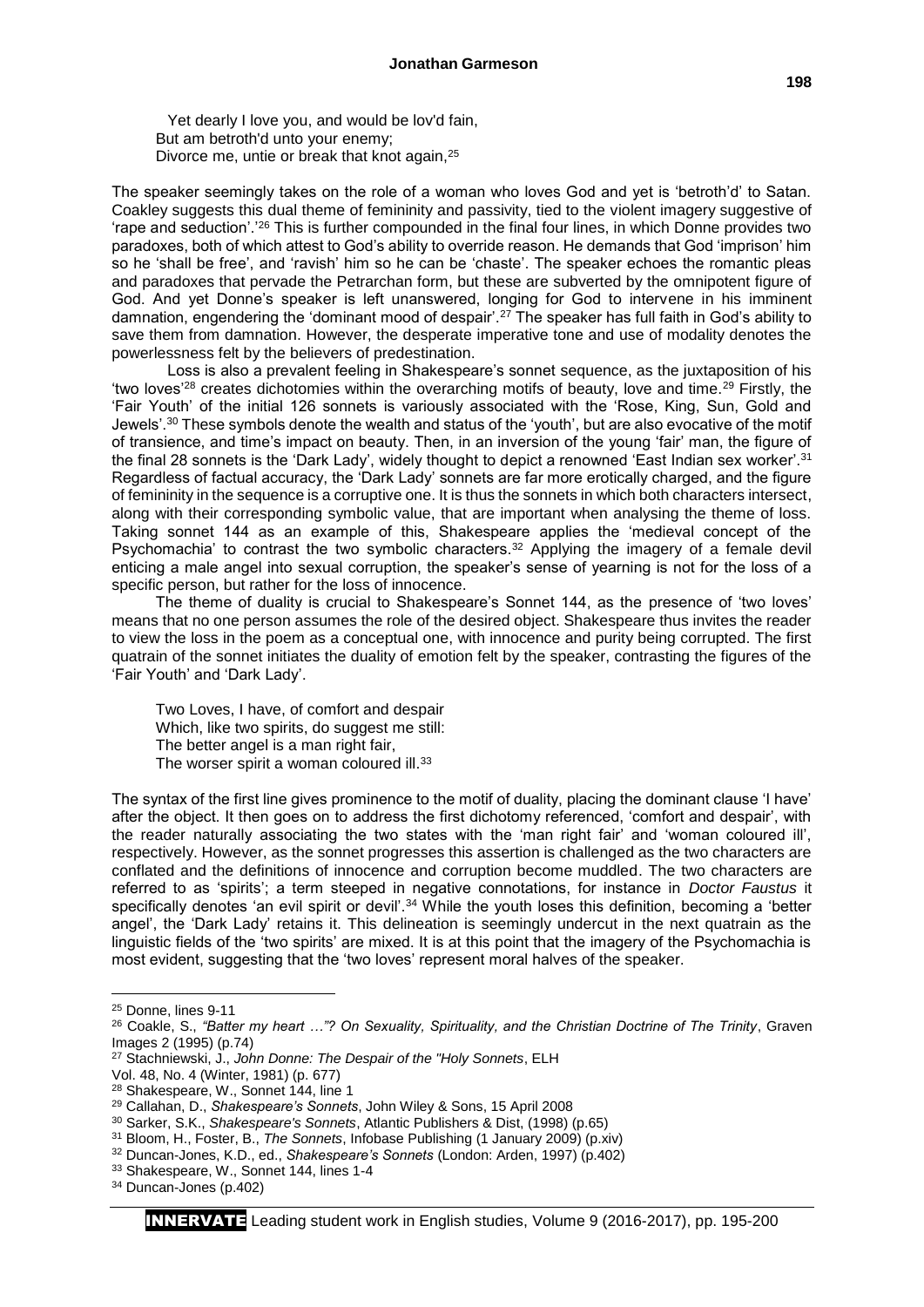**'The 'I' experiences both the negative state of not having something and the positive state of yearning for that thing at one and the same time: the two senses that the modern English usage of the word 'want' conveniently holds side by side' [Catherine Bates]. Is loss the dominant feeling of lyric?**

**199**

To win me soon to hell my female evil Tempteth my better angel from my side And would corrupt my saint to be a devil, Wooing his purity with her foul pride;<sup>35</sup>

In this section, femininity and sexuality are aligned with moral corruption, and it is hard to discern the corruptible 'better' half of the speaker from the fair youth. Referenced in Sonnet 129, Shakespeare euphemistically uses the word 'Hell' to connote the female sex organ and its power to 'win' 'tempt' and 'woo'.<sup>36</sup> Through Deixis, during this quatrain the symbolically opposing characters move closer together, and further away from the speaker. Initially referred to as possessions, 'my female evil' and 'my better angel from my side', the pronouns then begin to alter. In the seventh and eighth lines the speaker is losing deictic control of both characters: no longer '*my* saint', the fair youth becomes '*a* devil', and 'his purity' and 'her foul pride' are emphasized by the shift in pronoun. Furthermore, the modality of the seventh line creates a sense of narrative stasis common to the lyric form, suggestive of the speaker's jealousy and despair at the possible corruption of innocence. This thematic and linguistic sense of uncertainty pervades the remainder of the sonnet and is relayed in the Volta.

Yet this shall I ne'er know, but live in doubt, Till my bad angel fire my good one out $37$ 

The speaker is left unsure as to whether or not the two characters have had sexual congress, but, symbolically, he is unsure over the victor of the Psychomachia. Both the 'fair youth' and the 'Dark Lady' are now referred to as angels. Having been corrupted, wooed by her 'foul pride' (the sin associated with the fall), the 'fair youth' now resides in 'another's Hell'. Bya conflating the themes of innocence and corruption through sexuality, Shakespeare exhibits a unique use of the lyric poem to represent loss. While the 'two loves' become united through sexual intercourse the speaker is left incomplete, mourning the loss of innocence. Shakespeare thus presents a sonnet in which the desired object is actually a desired state which has been degraded and possibly lost.

Although a plethora of feelings are represented throughout lyric poetry, the various genres and intrinsic subjectivity often result in a dynamic of a desiring subject and a desired object. This relationship, coupled with the non-narrative structure, gives rise to a sense of yearning that is not fulfilled. While all three examples here were sonnets, the variety of speakers and themes explored highlight how the feeling of loss appears in numerous forms and contexts. Sonnet 106 of Sidney's *Astrophil and Stella* takes the Petrarchan form of the speaker lamenting the absence of his beloved, mirroring the feeling of loss and unrequited love in the Laura poems of the Canzoniere. Alternatively, in Donne's '*Batter my heart'* he applies aspects of the Petrarchan love sonnet to the theme of devotion to God. Inflected by the religious upheaval of the period in which he was writing, Donne creates a sense of yearning through his evocative apostrophizing to God, and a feeling of loss as the speaker remains unanswered. Finally, the loss felt in Shakespeare's sonnet 144 is a conceptual one, as the speaker is riddled with uncertainty and worry due to the union of his two symbolically significant loves. The character of the 'fair youth' represents beauty and innocence, and is seduced by the sexually corruptive figure of the 'Dark Lady'. It is this symbolic loss of innocence that the speaker despairs over. Each of these poems attempts to capture and present the speaker's emotions in a state of intensity, and given that this emotion is recorded outside of a narrative sequence, the poem is often desired to enact change that it cannot represent within its own confines. This change may come in the form of recognition from a lover, the intervention of God or the preservation of innocence. However, the form dictates that these actions shall never occur and so the speakers are destined to remain in a state of longing for something they cannot possess.

## **Bibliography**

 $\overline{\phantom{a}}$ 

Bloom, H., Foster, B., *The Sonnets*, Infobase Publishing (1 January 2009).

<sup>35</sup> Shakespeare, lines 5-8

<sup>36</sup> Duncan-Jones (p.372)

<sup>37</sup> Shakespeare, lines 13-14